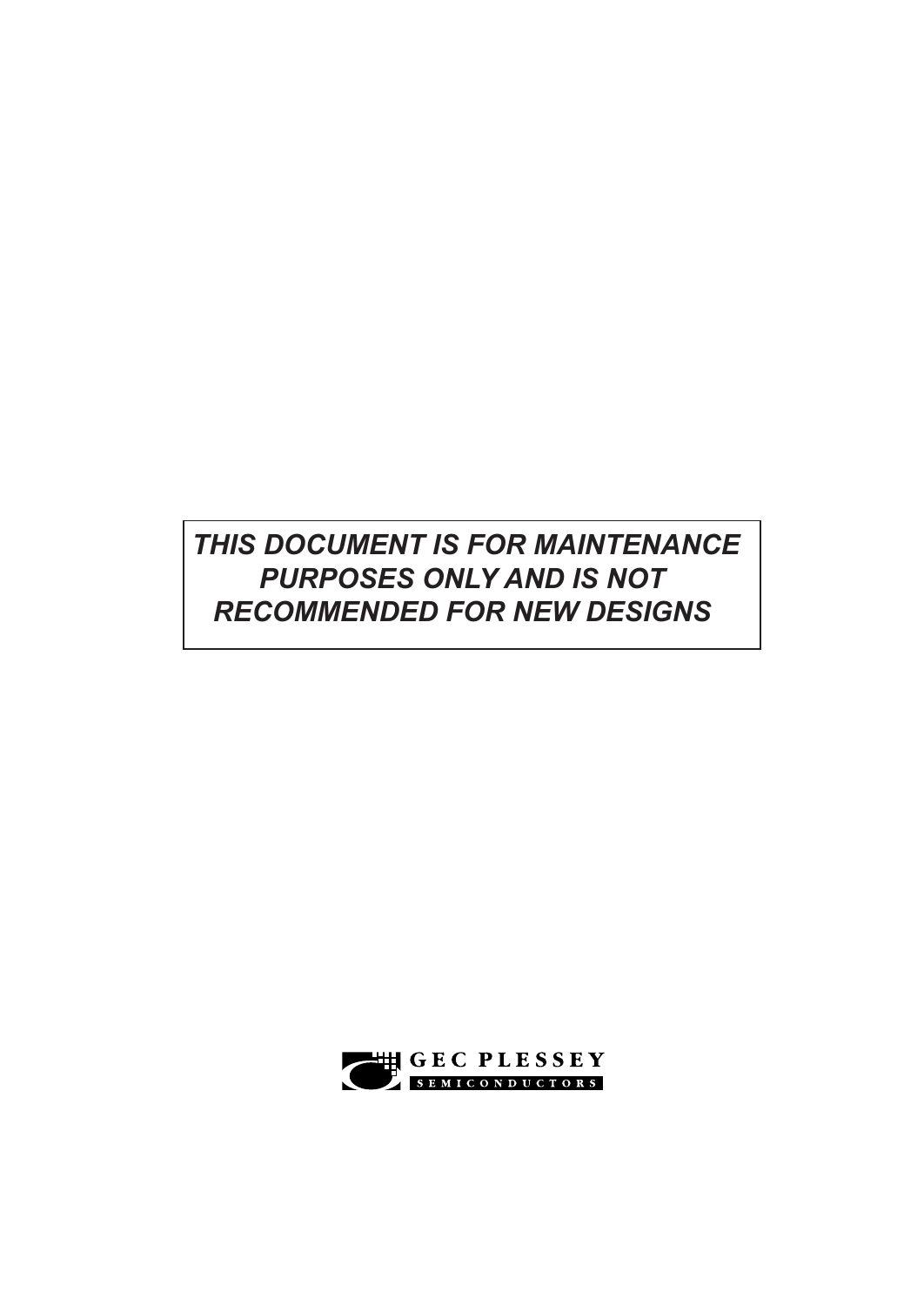## DS 3292 -1

# **SP8716/8/9 520MHz LOW CURRENT TWO-MODULUS DIVIDERS**

SP8716 ÷ 40/41, SP8718 ÷ 64/65, SP8719 ÷ 80/81 are 50mW programmable dividers with a maximum specified operating frequency of 520MHz over the temperature range -40 °C to + 85 °C.

**MHIGEC PLESSEY** SEMICONDUCTORS

The signal (clock) inputs are biased internally and require to be capacitor coupled. The output stage is of an unusual low power design featuring dynamic pull-up, and optimised for driving CMOS. The 0 to 1 output edge should be used to give the best loop delay performance.

#### **FEATURES**

 $\blacksquare$ DC to 520MHz Operation -40°C to +85°C Temperature Range  $\blacksquare$ Control Inputs and Outputs are CMOS Compatible

#### **QUICK REFERENCE DATA**

Supply Voltage 5.0V ± 0.25V

Supply Current 10.5mA typ.



Figure : 1 Pin connections - top view

#### **ABSOLUTE MAXIMUM RATINGS**

| Supply voltage pin 2 or 8): | 8V                                                    |
|-----------------------------|-------------------------------------------------------|
| Storage temperature range:  | -55 $\mathrm{^{\circ}C}$ to +150 $\mathrm{^{\circ}C}$ |
| Max. Junction temperature:  | $+175^{\circ}$ C                                      |
| Max. clock I/P voltage:     | $2.5V$ p-p                                            |



Figure 2 : Functional diagram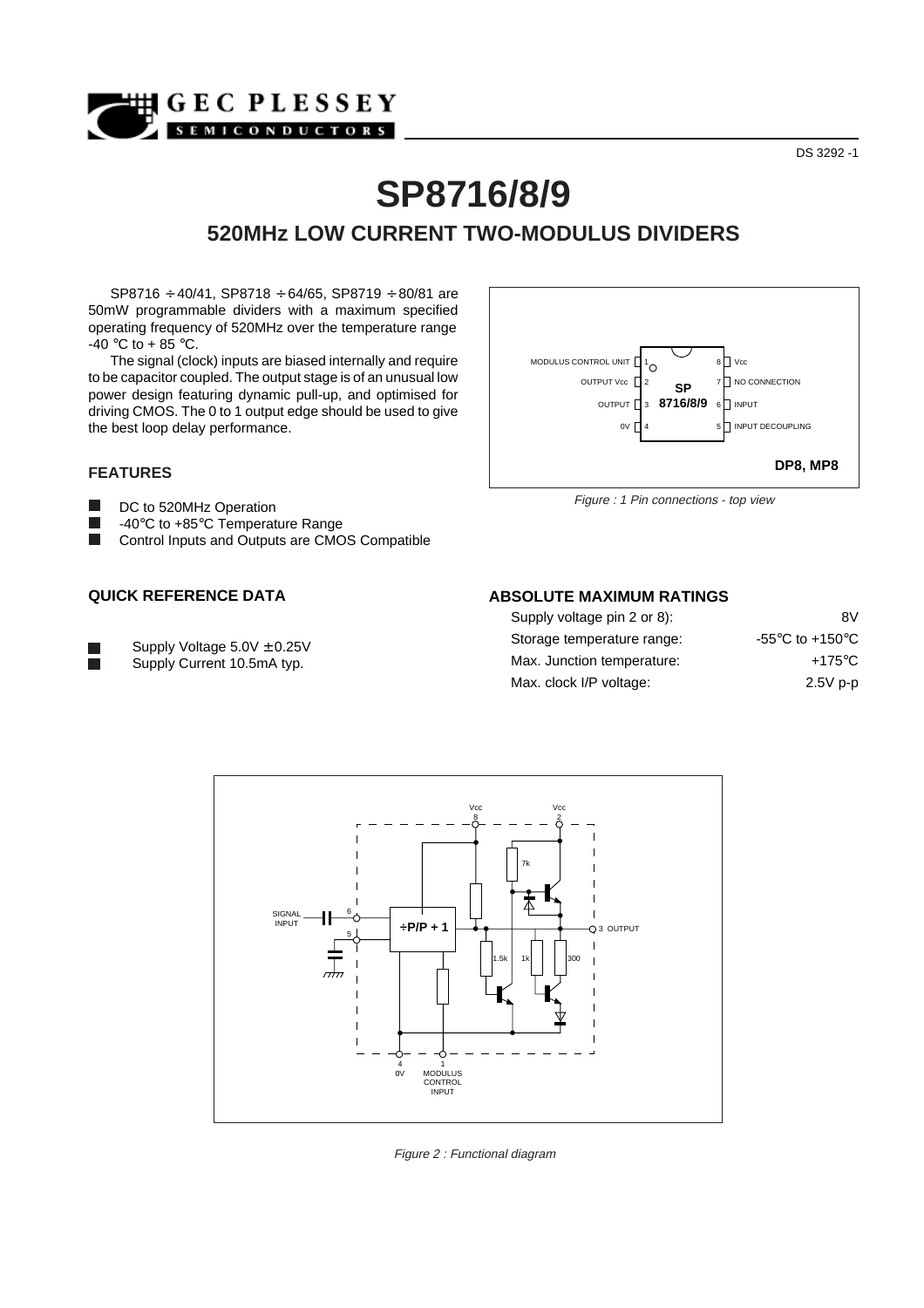#### **SP8716/8/9**

### **ELECTRICAL CHARACTERISTICS**

#### **Test conditions (unless otherwise stated):]**

Supply voltage:  $Vec = +4/95$  to 5.45V, Temperature:  $T_{amb} = -40^{\circ}C$  to  $+85^{\circ}C$ 

|                                 |                | Value            |      | <b>Units</b> |                                |              |
|---------------------------------|----------------|------------------|------|--------------|--------------------------------|--------------|
| <b>Characteristics</b>          | <b>Symbol</b>  | Min.             | Max. |              | <b>Conditions</b>              | <b>Notes</b> |
| Max. frequency                  | fmax           | 520              |      | <b>MHz</b>   | Input 100-280mV p-p            |              |
| Min. frequency (sinewave input) | fmin           |                  | 30   | <b>MHz</b>   | Input 400-800mV p-p            | 2            |
| Power supply current            | <b>I</b> cc    |                  | 11.9 | mA           | $C_L = 3pF$ ; pins 2, 8 linked |              |
| Output high voltage             | <b>V</b> он    | $(V_{cc} - 1.2)$ |      | $\vee$       | $L = -0.2mA$                   |              |
| Output low voltage              | <b>Vol</b>     |                  |      | V            | $I_L = 0.2mA$                  |              |
| Control input high voltage      | <b>VINH</b>    | 3.3              | 8    | $\vee$       | $+P$                           |              |
| Control input low voltage       | <b>VINL</b>    | $\Omega$         | 1.7  | $\vee$       | $+P+1$                         |              |
| Control input high current      | <b>VINH</b>    |                  | 0.41 | mA           | $V_{INH} = 8V$                 |              |
| Control input low current       | <b>VINL</b>    | $-0.20$          |      | mA           | $V_{INL} = 0V$                 |              |
| Clock to output delay           | t <sub>p</sub> |                  | 28   | ns           | $C_L = 10pF$                   | 2            |
| Set-up time                     | t <sub>s</sub> | 10               |      | ns           | $C_L = 10pF$                   | 2            |
| Release time                    | tr             | 10               |      | ns           | $C_L = 10pF$                   | 2            |

#### NOTES

1. Tested at 25°C only

2. Guaranteed but not tested







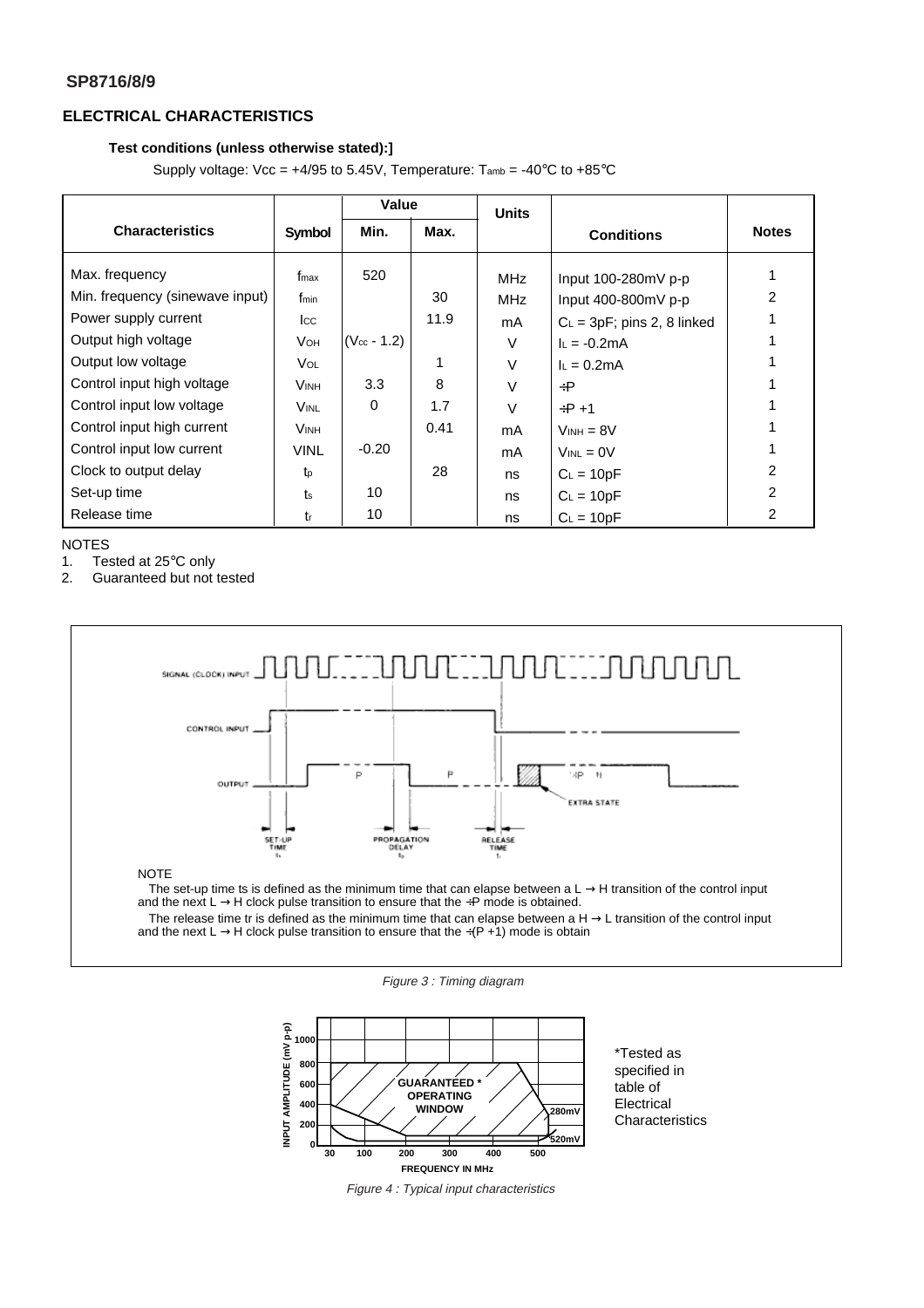#### **OPERATING NOTES**

1. The inputs are biased internally and coupled to a signal source with suitable capacitors.

2. If no signal is present the devices will self-oscillate. If this is undesirable it may be prevented by connecting a 15k resistor from one input to pin 4 (ground). This will reduce the sensitivity.

3. The circuits will operate down to DC but slew rate must be better than 100V/,us.

4. The output stage is of an unusual design and is intended to interface with CMOS. External pull-up resistors or circuits must not be used.

5. This device is NOT suitable for driving TTL or its derivatives.



Figure 5: Toggle frequency test circuit



Figure 6 : Typical input impedance